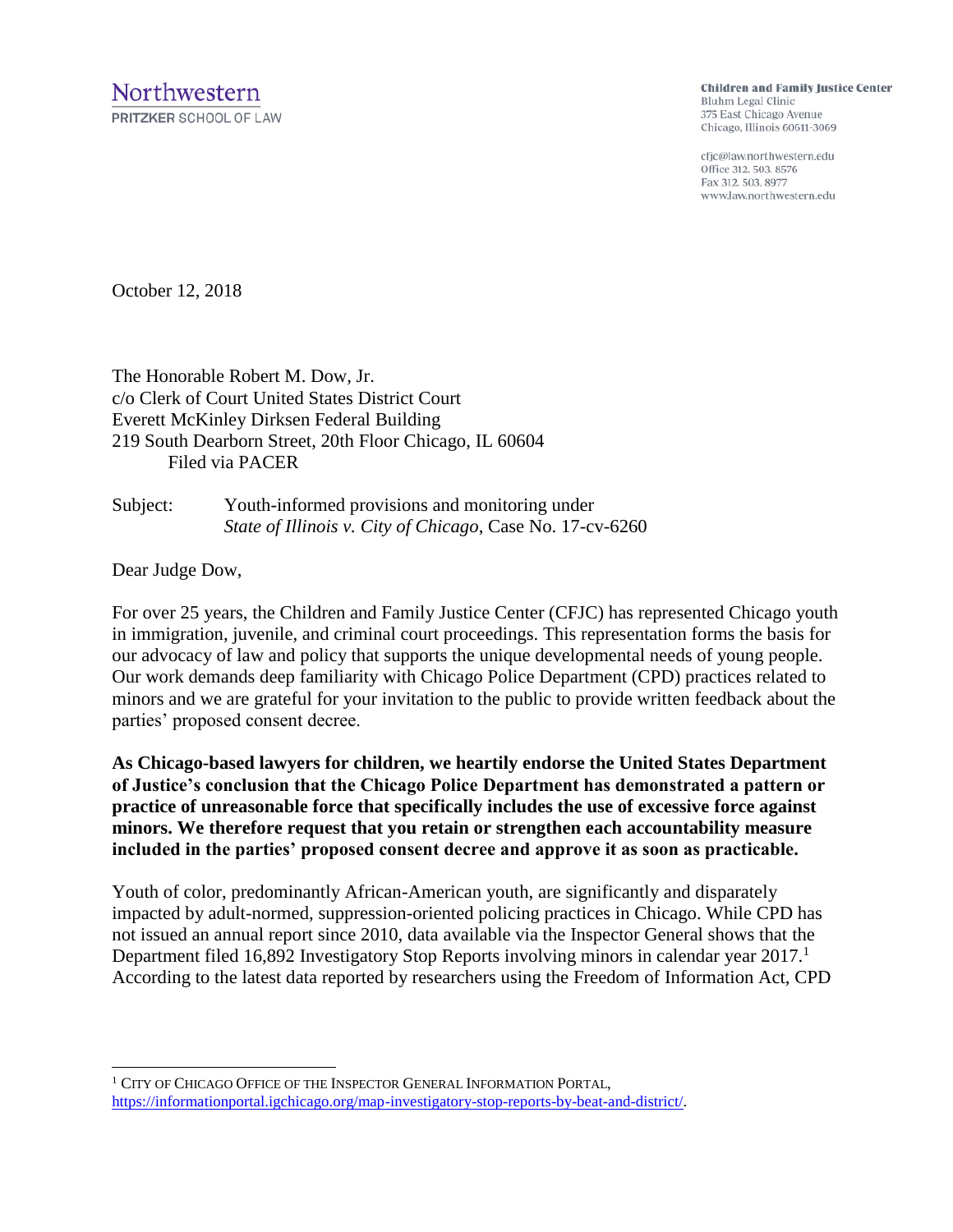arrested 17,783 youth under 18 in calendar year 2014, fewer than 3% of whom were non-Hispanic whites.<sup>2</sup> Countless other encounters between police and teenagers go undocumented.

The Supreme Court has recognized that children are different than adults in ways that affect their behaviors, their culpability for those behaviors, and their susceptibility to police conduct.<sup>3</sup> The Court has further indicated that the justice system, including criminal procedure, should account for those differences in a developmentally-appropriate manner.<sup>4</sup> We appreciate the parties' attention to school-based policing and the inclusion of Illinois' new juvenile interrogation laws as enforceable provisions of the proposed consent decree. However, these provisions alone are not sufficiently protective of young people's unique vulnerability to the police abuse and coercion identified in the Department of Justice report and the Illinois Attorney General's complaint.

Therefore, along with our support for the consent decree, we additionally:

- support the revisions proposed by certain individual and community group plaintiffs<sup>5</sup> and support their ability to independently enforce provisions of the consent decree.
- request that you consider including or strengthening certain youth-specific protections listed below, particularly those aimed at addressing the widespread abuse and coercion of minors, including through racially-targeted policing of youth, use of excessive force, and the influence this pattern has upon searches and interrogations; and
- support youth-development-informed monitoring that pays particular attention to the way minors are affected by implementation of each provision of the consent decree.

### **Use of Force**

According to the U.S. Department of Justice's 2017 report, CPD engages in a pattern or practice of unconstitutional use of force.<sup>6</sup> The DOJ found many problems with CPD's functioning, expressing concerns over unnecessary foot pursuits, unwarranted force escalation, and officers

 $\overline{a}$ <sup>2</sup> Mariame Kaba, ARRESTING JUSTICE (THIRD EDITION): JUVENILE ARRESTS IN CHICAGO, 2013 AND 2014 (October 2015), *available at* [https://chiyouthjustice.files.wordpress.com/2015/11/cpd-juvenile-arrest-stats-2013-2014rev.pdf.](https://chiyouthjustice.files.wordpress.com/2015/11/cpd-juvenile-arrest-stats-2013-2014rev.pdf)

<sup>&</sup>lt;sup>3</sup> "A child's age is far more than a chronological fact. It is a fact that generates commonsense conclusions about behavior and perception. Such conclusions apply broadly to children as a class. And, they are self-evident to anyone who was a child once himself, including any police officer or judge. Time and again, this Court has drawn these commonsense conclusions for itself. We have observed that children generally are less mature and responsible than adults, that they often lack the experience, perspective, and judgment to recognize and avoid choices that could be detrimental to them, that they are more vulnerable or susceptible to outside pressures than adults, and so on." *J. D. B. v. North Carolina*, 564 U.S. 261, 272 (2011) (internal quotes and citations omitted).

<sup>4</sup> "Criminal procedure laws that fail to take defendants' youthfulness into account at all would be flawed." *Graham v. Florida*, 560 U.S. 48, 76 (2010) (discussing application of the Eighth Amendment, soon extended by *J.D.B. v. North Carolina*). S*ee generally*, Marsha L. Levick and Elizabeth-Ann Tierney, *United States Supreme Court Adopts a Reasonable Juvenile Standard in* JDB v. North Carolina *for Purposes of the Miranda Custody Analysis: Can a More Reasoned Justice System for Juveniles Be Far Behind?* 47 *HARV. C.R.-C.L. L. REV.* 501 (2012).

<sup>5</sup> Referring to proposed revisions from Plaintiffs in *Campbell v. City of Chicago,* N.D. Ill. Case No. 17-cv-4467.

<sup>6</sup> UNITED STATES DEPARTMENT OF JUSTICE, CIVIL RIGHTS DIVISION, INVESTIGATION OF THE CHICAGO POLICE DEPARTMENT (JAN. 13, 2017) [hereinafter *DOJ Report*].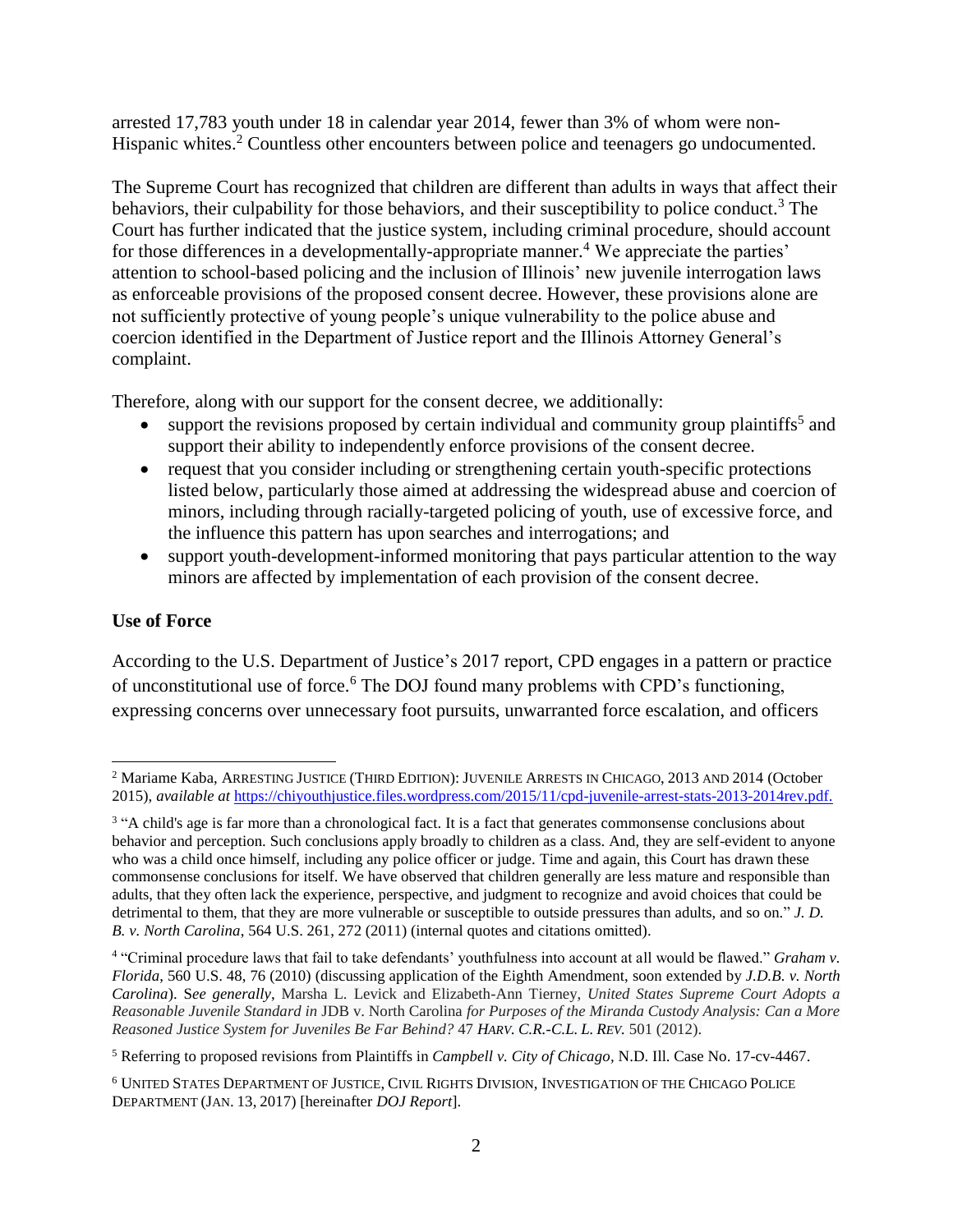firing upon fleeing suspects.<sup>7</sup> Of immense importance, the DOJ makes particular note of CPD's use of excessive force against youths.<sup>8</sup>

Psychology informs us that "adolescents clearly differ from adults in crucial ways that suggest the need for a different response from the justice system."<sup>9</sup> Youths are physiologically and cognitively immature, rendering them less able to anticipate consequences, discern right from wrong, and self-regulate their emotionally charged behaviors in comparison to their adult counterparts.<sup>10</sup> When confronted by police, these traits of impulsivity and risk-taking often trigger flight-or-fight behavioral responses in youths, leading a fleeing adolescent to face heightened force where no clear or imminent danger may exist.<sup>11</sup>

The sheer nature of an adolescent's predisposition to risk leads juveniles to have more frequent confrontations with police, making the CPD's response to adolescent behavior even more important. To properly handle these unique factors of youth, policing must be adolescent informed, which is why we recommend the following modifications and additions to the proposed consent decree:

- Section 165: "CPD officers are prohibited from using deadly force except in circumstances where there is an imminent threat of death or great bodily harm to an officer or another person. CPD officers are not permitted to use deadly force against a person who is a threat only to himself or herself or to property. CPD officers may only use deadly force as a last resort. A juvenile's possession of a weapon alone does not justify an officer's use of deadly force."
- Section 166: "CPD officers are prohibited from using deadly force against fleeing subjects who do not pose an imminent threat of death or great bodily harm to an officer or another person. When dealing with youth, CPD officers are prohibited from using force that exceeds level 1 reportable uses of force against fleeing subjects who fail to pose an imminent threat of death, great bodily harm, or danger to an officer or another person."

 7 *Id.*

<sup>&</sup>lt;sup>8</sup> See id. at 34 ("In one incident, officers hit a 16-year-old girl with a baton and then Tasered her after she was asked to leave the school for having a cell phone in violation of school rules. Officers were called in to arrest her for trespassing. Officers claimed the force was justified because she flailed her arms when they tried to arrest her, with no adequate explanation for how such flailing met the criteria for use of a Taser. This was not an isolated incident.").

<sup>9</sup> COMM. ON ASSESSING JUVENILE JUSTICE REFORM, NAT'L RESEARCH COUNCIL, REFORMING JUVENILE JUSTICE: A DEVELOPMENTAL APPROACH 91 (Richard J. Bonnie et al. eds, 2012).

<sup>10</sup> *Id.*; *See* Laurence Steinberg, *Should the Science of Adolescent Brain Development Inform Public Policy?* 28 ISSUES IN SCIENCE AND TECHNOLOGY 78-106 (2009).

<sup>11</sup> Weston J. Morrow, et al., *Examining the Situational and Suspect-Level Predictors of Police Use of Force Among a Juvenile Arrestee Population*, 15 CENTER ON JUVENILE AND CRIMINAL JUSTICE: JUSTICE POLICY JOURNAL, 13 (Spring 2018).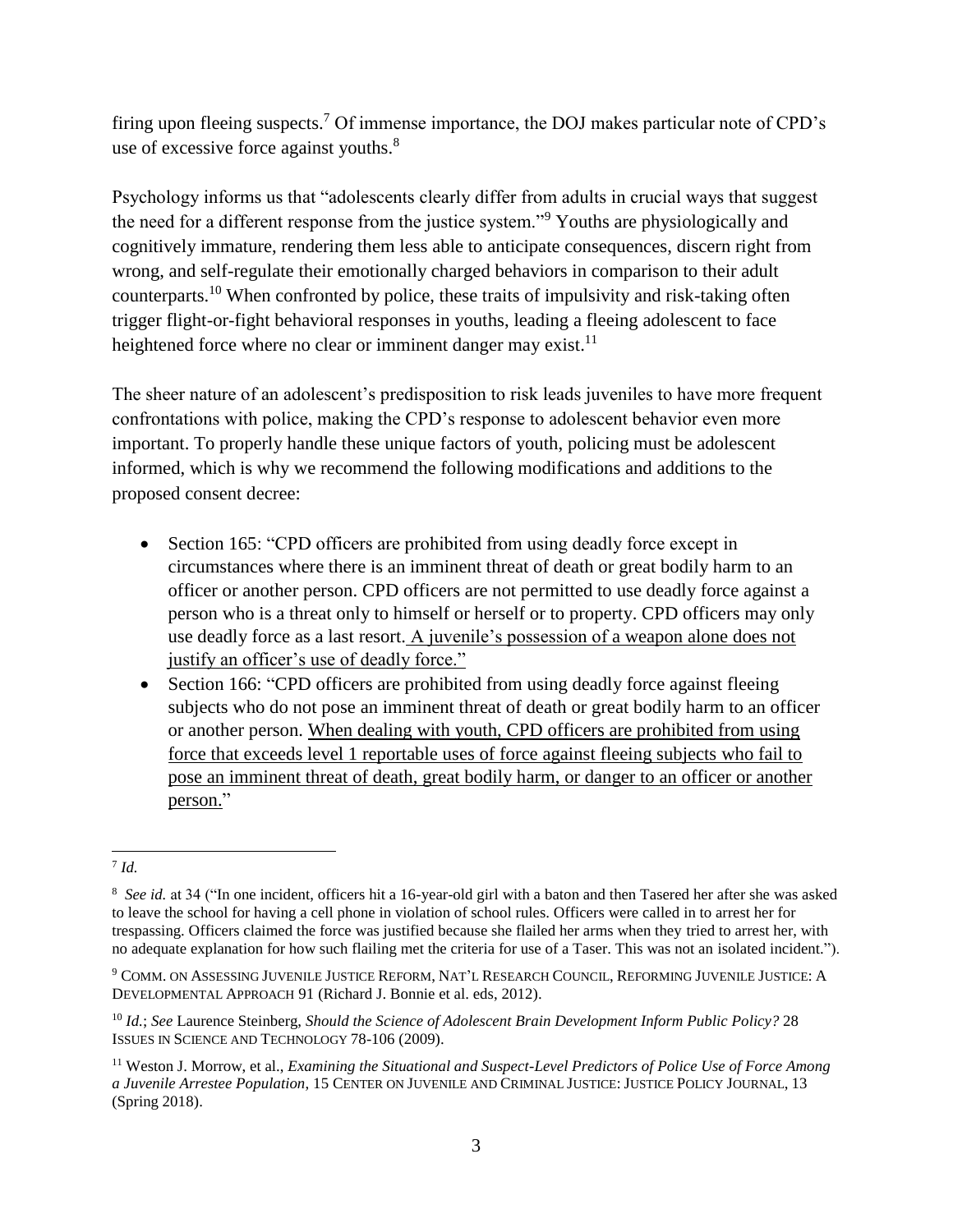- Section 171: "CPD will provide annual scenario-based training regarding foot pursuits and the a supplemental foot pursuit training bulletin during each use of force training required by this Agreement. The training will emphasize policies prohibiting an officer's un-holstering or display of a firearm when no objective reasoning is capable of establishing an imminent threat of serious bodily injury or death."
- Section 172: "By no later than January 1, 2021, the Monitor will complete an assessment of CPD data and information to determine whether CPD should adopt a foot pursuit policy. If the Monitor recommends that CPD should adopt a foot pursuit policy, CPD will adopt a foot pursuit policy that will prohibit the pursuit of youths who are not suspects in a specific crime and that will provide guidance for when and how to pursue youth suspects consistent with safety for officers, the public, and the suspect. This policy will be implemented no later than January 1, 2019. Any foot pursuit policy adopted by CPD will be subject to review and approval by the Monitor and the OAG."

#### **Interrogation**

Interrogation techniques utilized by the CPD on youths do not account for the behavioral differences between youths and adults, and numerous studies have shown that youths particularly are likely to give false information—and even falsely confess—to police interviewers, who may lie to youths about laws.<sup>12</sup> Moreover, data shows that only about 1% of arrestees have a lawyer present while in custody of the CPD.<sup>13</sup> Due to CPD's pattern or practice of excessive force against youth, lack of sufficient training for CPD officers,<sup>14</sup> and youths' capacity to not fully comprehend the consequences of their interactions with officers during interrogations,<sup>15</sup> it is imperative that youths have direct access to an attorney before, during, and after any CPD

  $12$  For example, behavior indicating untruthfulness in adults does not necessarily correspond to the same behavior exhibited by youths. Specifically, experienced police interviewers look to behaviors that indicate lying such as fidgeting, slouching, and lack of eye contact, yet many youths commonly slouch, avoid eye contact, and exhibit similar behaviors regardless of whether they are telling the truth—especially in the presence of authority figures.

*See* INTERNATIONAL ASSOCIATION OF CHIEFS OF POLICE (IACP) & OFFICE OF JUVENILE JUSTICE AND DELINQUENCY PREVENTION (OJJDP), *Reducing Risks: An Executive's Guide to Effective Juvenile Interview and Interrogation* 1, 4 (Sep. 2012) [hereinafter *Reducing Risks*].

<sup>&</sup>lt;sup>13</sup> See First Defense Legal Aid (FDLA) website, (last visited Oct. 8, 2018) https://www.first-defense.org/; Rosa Flores, *In Chicago, Less Than 1% Saw a Lawyer After Arrest*, CNN, May 25, 2016, https://www.cnn.com/2016/05/25/us/chicago-police-arrests-civil-rights/index.html.

<sup>14</sup> *DOJ Report* at 93.

<sup>&</sup>lt;sup>15</sup> See Reducing Risks at 4 ("Because the pre-frontal cortex is not fully developed until the end of adolescence, it does not regulate a teenager's judgment and decision-making as well as in adults. This explains certain classic adolescent traits that every parent already recognizes: [a] Difficulty weighing and assessing risks, which can lead to unsafe decisions like skateboarding on a railing or driving too fast[; b] Emphasis on immediate rewards rather than long-term consequences, which can contribute to poor choices like having unprotected sex[; c] Vulnerability to external pressure, which can result in negative decisions like joining gangs or caving in to peer pressure[.] These traits also make adolescents particularly likely to respond to the fear and stress of interrogation by making involuntary or false statements. This is a reality that has recently been embraced by the United States Supreme Court.").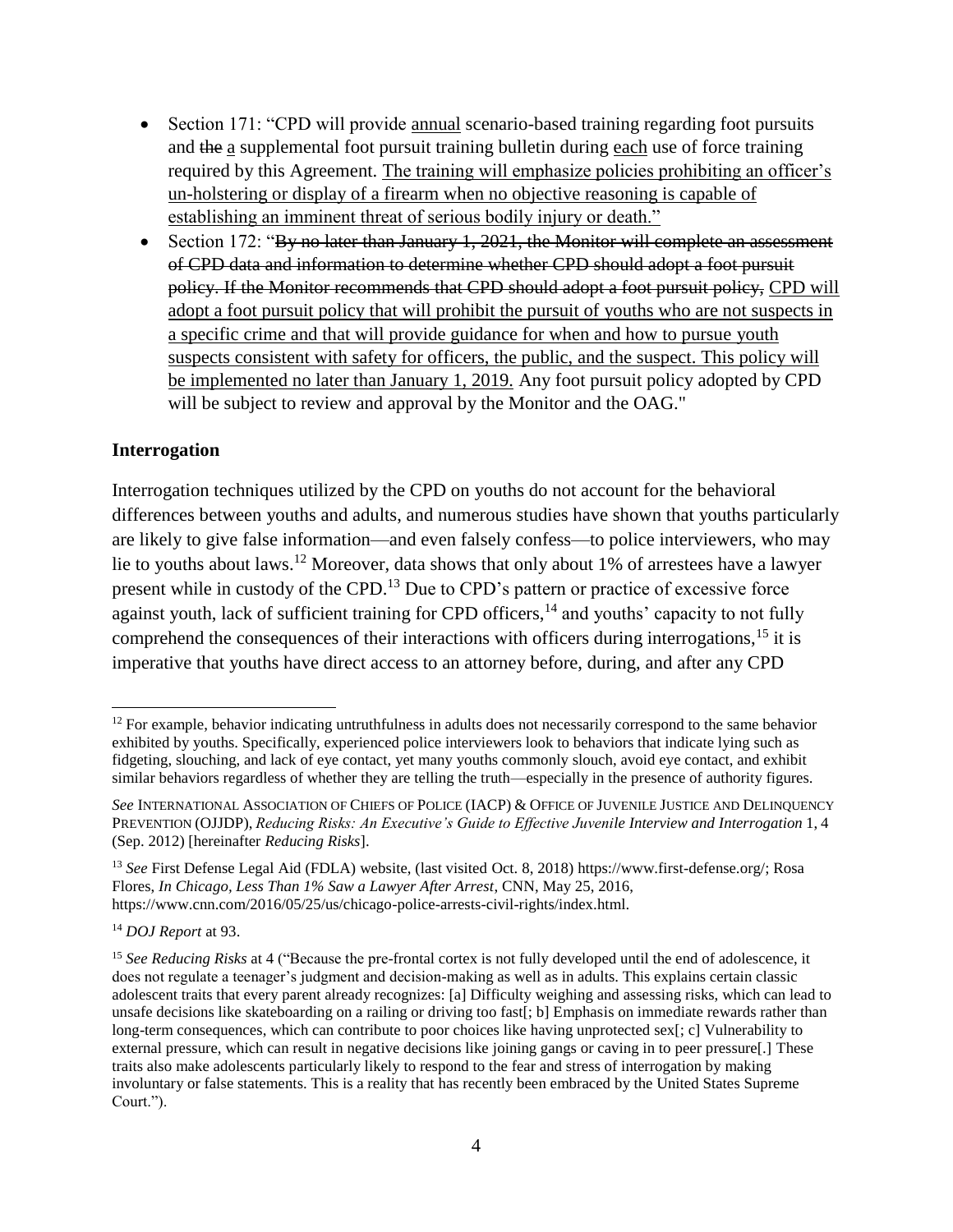interrogations. Therefore, to safeguard the constitutional rights of youth, and to account for the behavioral differences between youth and adults, we recommend the following modifications and additions to the proposed consent decree:

- Section 31: "CPD will provide arrestees and suspects access to a phone and the ability to make a phone call reasonable number of phone calls as soon as practicable upon within an hour of being taken into custody and before any questioning."
- Section 34: "CPD will clarify in policy that juveniles in CPD custody have the right to an attorney visitation, regardless of parent or legal guardian permission, even if the juvenile is not going to be interviewed, and within 30 minutes of arresting a youth, CPD shall contact the Cook County Public Defender, First Defense Legal Aid, or another organization appointed by the Cook County Circuit Court to represent arrestees. CPD shall not question a youth arrestee until counsel arrives."
- Section 35: "If a juvenile has been arrested CPD will notify the juvenile's parent or guardian as soon as possible, and in any event, no later than one hour after the arrest. The notification may either be in person or by telephone and will be documented in any relevant reports, along with the identity of the parent or guardian who was notified. Officers will document in the arrest or incident report attempts to notify a parent or guardian. If a youth is subsequently interviewed or interrogated, CPD will do so only in the presence of the student's parent/guardian and/or attorney, and with the guardian's permission, regardless of whether the student is being interviewed in a custodial capacity or as a non-suspect witness. To the extent possible, all interviews shall be electronically recorded in their entirety."

### **Crisis Intervention Team**

Crisis Intervention Team (CIT) is responsible for CPD's crisis intervention response to people experiencing a behavioral or mental health crisis. Evidence shows "that police intervention is harmful to the vast majority of people experiencing a mental or behavioral crisis."<sup>16</sup> Accordingly, it is imperative that only CPD officers with the proper training to handle persons experiencing a behavioral or mental health crisis respond to youth individuals in crisis. Therefore, due to the number of youths with significant behavioral differences who interact with the CPD,<sup>17</sup> evidence of verbal and physical abuse by CPD officers when interacting with

 <sup>16</sup> Email to Illinois Attorney General, Civil Rights Bureau from Access Living, Aug. 17, 2018; *see* United States Department of Justice, *Investigation of the Chicago Police Department*, CIVIL RIGHTS DIVISION (JAN. 13, 2017) 37 ("[O]ur review of CPD's force reports revealed that CPD uses force against people in crisis where force might have been avoided had a well-trained CIT officer responded to the scene and employed de-escalation techniques."); *see also* collection of articles at http://www.thismess.net/search?q=police+and+autism.

<sup>&</sup>lt;sup>17</sup> Email to Illinois Attorney General, Civil Rights Bureau from Access Living, Aug. 17, 2018 ("[O]ver the last 20 years we have seen an increasing number of individuals identified with . . . disabilities, especially children identified with autism.").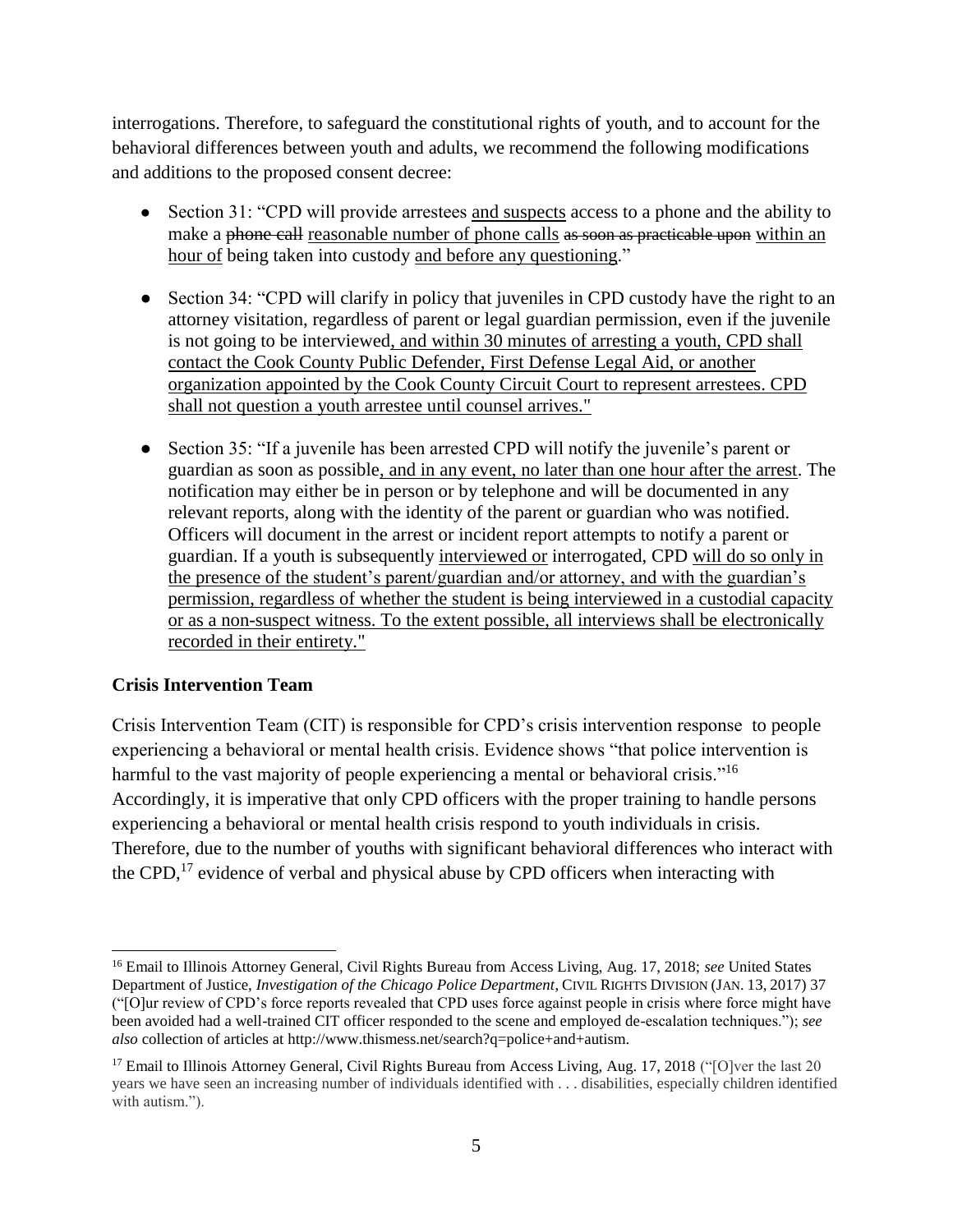youths,<sup>18</sup> and the importance of de-escalating situations involving youth individuals in crisis,<sup>19</sup> we recommend the following modifications and additions to the proposed consent decree:

• Section 106: "CPD will require that, when available, at least one Certified CIT Officer will respond to any incident identified as involving an individual in crisis. Certified CIT Officers will continue to be prioritized for dispatch to incidents identified as involving individuals in crisis, as assigned. CPD will require that, when available, Certified Advanced CIT Officers, also known as CIT-Y officers, will continue to be prioritized for dispatch to incidents identified as involving youth individuals in crisis, as assigned. If a Certified Advanced CIT Officer is not available, CPD will require that a Certified CIT Officer will be prioritized for dispatch to incidents identified as involving youth individuals in crisis, as assigned. CPD will review and revise the appropriate policies to ensure that, in situations in which a Certified CIT Officer is not available to respond to a call or incident identified as involving an individual in crisis, the responding officer engages in crisis intervention response techniques, as appropriate and consistent with CPD policy and their training, throughout the incident. Responding officers will document all incidents involving an individual in crisis in a manner consistent with this Agreement."

### **School-based policing**

It is our firm position that the City of Chicago can and should immediately end its practice of stationing sworn police officers in its schools, in favor of a structured approach to school safety that relies primarily on counselor-based responses to ordinary student conflicts, with limited support from nonsworn, school-employed safety personnel when required.

However, in the event that the City of Chicago continues to station sworn police officers at Chicago Public Schools, it must set stringent selection criteria for those officers. We strongly support the *Campbell v. City of Chicago* plaintiffs' proposed revisions to the consent decree's section on school-based police (available on request). These include a prohibition against officers with any history of misconduct, requirement that officers stationed at schools receive youth-specific de-escalation training on an ongoing basis; creation of a duty to deescalate and a duty not to intervene absent a real and immediate threat; a clear prohibition on handcuffs, restraints, use of force, and school-based arrests absent a real and immediate threat; prohibition on officers carrying firearms in schools or using Tasers unless lethal force would otherwise be necessary; a prohibition against the current CPD practice of using schools as a data collection

<sup>18</sup> United States Department of Justice, *Investigation of the Chicago Police Department*, CIVIL RIGHTS DIVISION (JAN. 13, 2017) 144 ("Black youth told us that they are routinely called 'nigger,' 'animal,' or 'pieces of shit' by CPD officers. A 19-year old black male reported that CPD officers called him a 'monkey.' Such statements were confirmed by CPD officers."); *see also* Craig B. Futterman, *Youth/Police Encounters on Chicago's South Side: Acknowledging the Realities*, UNIV. OF CHICAGO LEGAL FORUM: VOL. 2016, ART. 5, 138 ("Nearly every student with whom we spoke has a friend or family member who has been beaten, arrested, tased, or shot at the hands of the police.").

<sup>&</sup>lt;sup>19</sup> Email to Illinois Attorney General, Civil Rights Bureau from Access Living, Aug. 17, 2018 ("It is critical that, when police are present, they recognize when an individual has such a disability and properly de-escalate the situation.").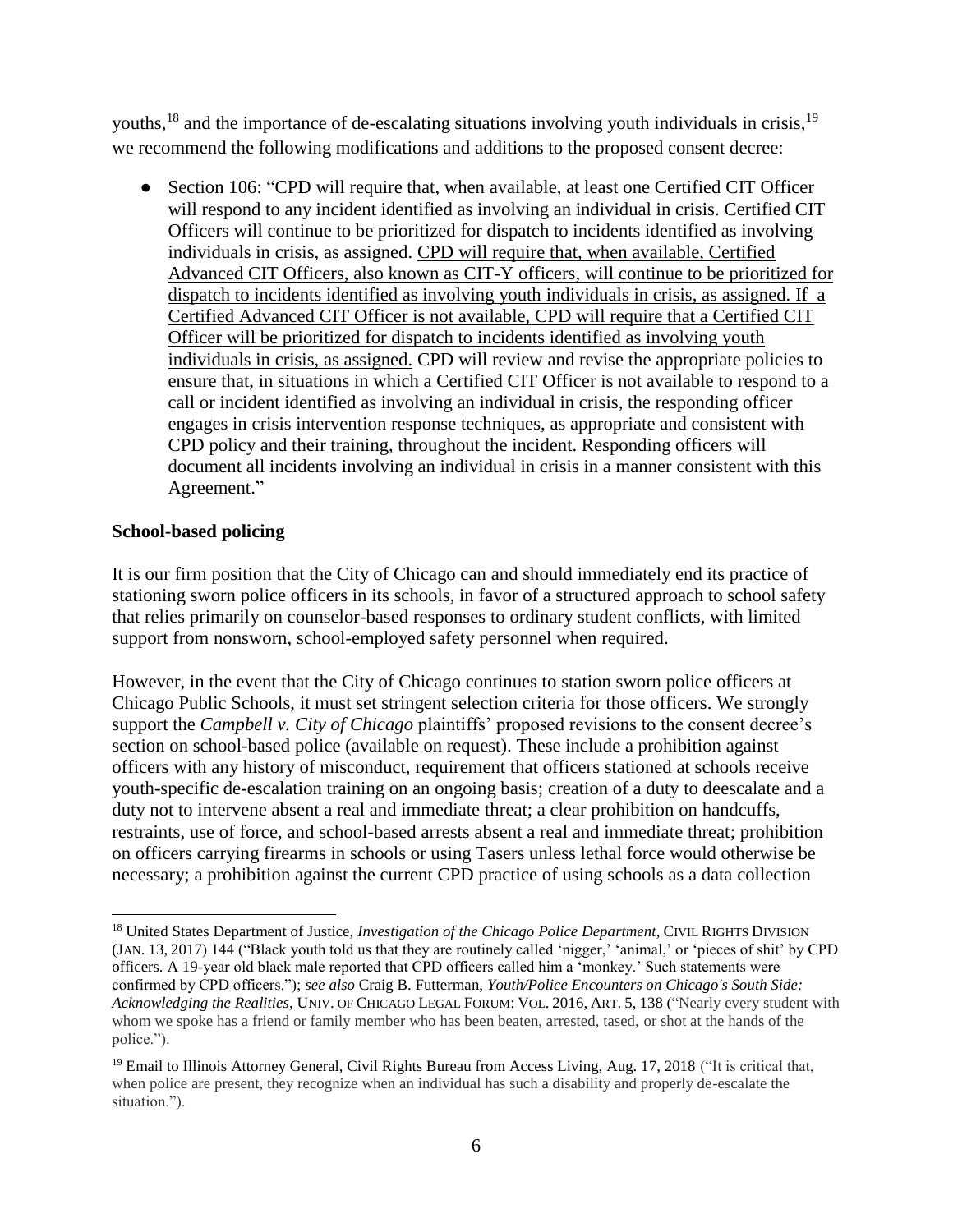tool and an investigation forum of convenience; and a requirement that CPD publicly disclose information about its school-based operations, including arrests and uses of force.

## **Pre-arrest deflection/diversion**

The City of Chicago owes its young people more than to train police officers to use de-escalation tactics and to recognize when youth are experiencing a family, mental health, substance abuse, or interpersonal crisis, though these are important. The City can and should choose to respond to youth needs primarily through its housing, family, social service, health care, education, and parks and recreation departments, offering healthier and more beneficial alternatives to formal police processing and justice system contact. Illinois' Juvenile Court Act contains a robust youth diversion tool, the station adjustment,<sup>20</sup> but this mechanism is currently available only after police have made an arrest, a traumatic and potentially dangerous experience for a young person and one that creates official records that can cause collateral consequences for youth and wastes law enforcement resources.

To minimize unnecessary and damaging police contact, we strongly support the *Campbell v. City of Chicago* plaintiffs' proposals that the City of Chicago adopt a principle of least intrusive law enforcement response. This should include: developing and using mechanisms for pre-arrest diversion of adults and youth, incentivizing the use of these mechanisms in police evaluations for promotion; ending the abuse of overtime through "trolling" for minor offenses to extend an officer's shift with arrest processing; and requiring supervisory approval for certain low-level and often pretextual arrests.

# **Youth-informed and accessible policy**

The ability of youth to safely disclose their experiences with CPD is key to improved policy, practice, and police accountability. The Department of Justice recommended that the "CPD and the City must focus their efforts on improving relationships within neighborhoods . . . . includ[ing] recognizing that Chicago's policing practices have had an unnecessarily negative impact on these communities, and working to change practices to increase police legitimacy and community trust." <sup>21</sup> Further, with regard to the use of force, the DOJ stated that the "CPD must root out these practices that harm CPD's interaction with the community." <sup>22</sup> The failure to review and investigate complaints translates into "lost opportunities to identify misconduct . . . and hold officers and CPD accountable when misconduct occurs." <sup>23</sup>

Youth experiences with CPD include dangerous retaliation from officers. For example, CPD had a practice of taking a "young person to a rival gang neighborhood, and either leav[ing] the

 <sup>20</sup> 705 ILCS 405/5-301 et seq.

<sup>21</sup> United States Department of Justice, *Investigation of the Chicago Police Department*, CIVIL RIGHTS DIVISION (JAN. 13, 2017), 139.

<sup>22</sup> *Id.* at 16.

<sup>23</sup> *Id.* at 8.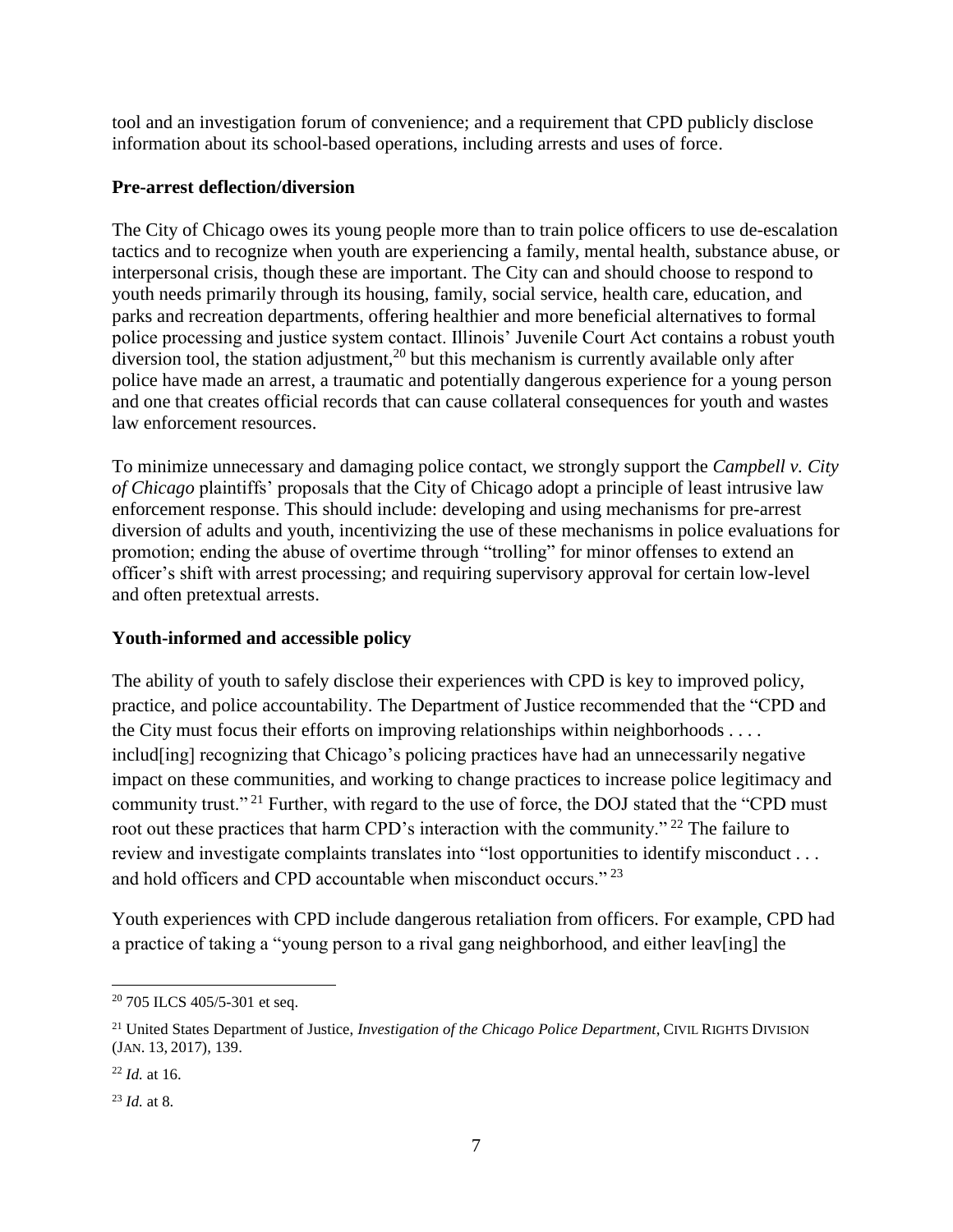[youth] there, or display[ing] the youth to rival members, immediately putting the life of that young person in jeopardy . . ."<sup>24</sup> Youth experiencing abusive or dangerous policing conditions are unlikely to receive accessible information about how they can report officer misconduct or receive legal assistance.

- o [New] All notices, warnings, signs, complaint forms, community meeting invitations, and campaign materials should be written at a fifth-grade level to ensure comprehension, including by youth.
- o Section 26: "CPD's Office of Community Policing will designate CPD members, as needed, to serve as points of contact for organizations to assist with access to police services including those serving communities that have experienced previous challenges with access to police services, such as LGBTQI individuals, religious minorities, immigrants, individuals with disabilities, homeless individuals, and survivors of sexual assault and domestic violence, and youth."
- $\circ$  Section 27: "CPD will facilitate relationships with youth by establishing regular meetings to serve as opportunities to provide input to CPD about the issues affecting their lives and their communities. Meetings with youth will be led by community leaders rather than CPD members and will be held at communitybased organizations or other neutral locations. CPD will partner with communitybased organizations to identify strategies to include participants that represent a racially, geographically, and socio-economically diverse cross section of Chicago youth, including, but not limited to, at-risk youth and youth who have been arrested, incarcerated, or otherwise involved in the criminal or juvenile legal systems. In furtherance of this objective, during every interaction with youth including but not limited to issuance of a contact card, stop and frisk, questioning or arrest, CPD must offer information about the next youth meeting and relay that it is an opportunity for youth to comment on their experiences with CPD.
- o Section 428: "When a CPD member becomes aware of an individual who wants to make a complaint regarding a CPD member's conduct, he or she will promptly provide the individual with COPA's contact information and notify a supervisor of the complaint received in the field. In interactions with youth including but not limited to issuance of a contact card, stop and frisk, questioning or arrest, CPD members will affirmatively offer information about filing a complaint, regardless of prompting by the youth, and provide the youth with information on how to file a complaint by, at minimum, offering COPA's telephone number and the URL to COPA's online complaint form."

 <sup>24</sup> *Id.* at 15.